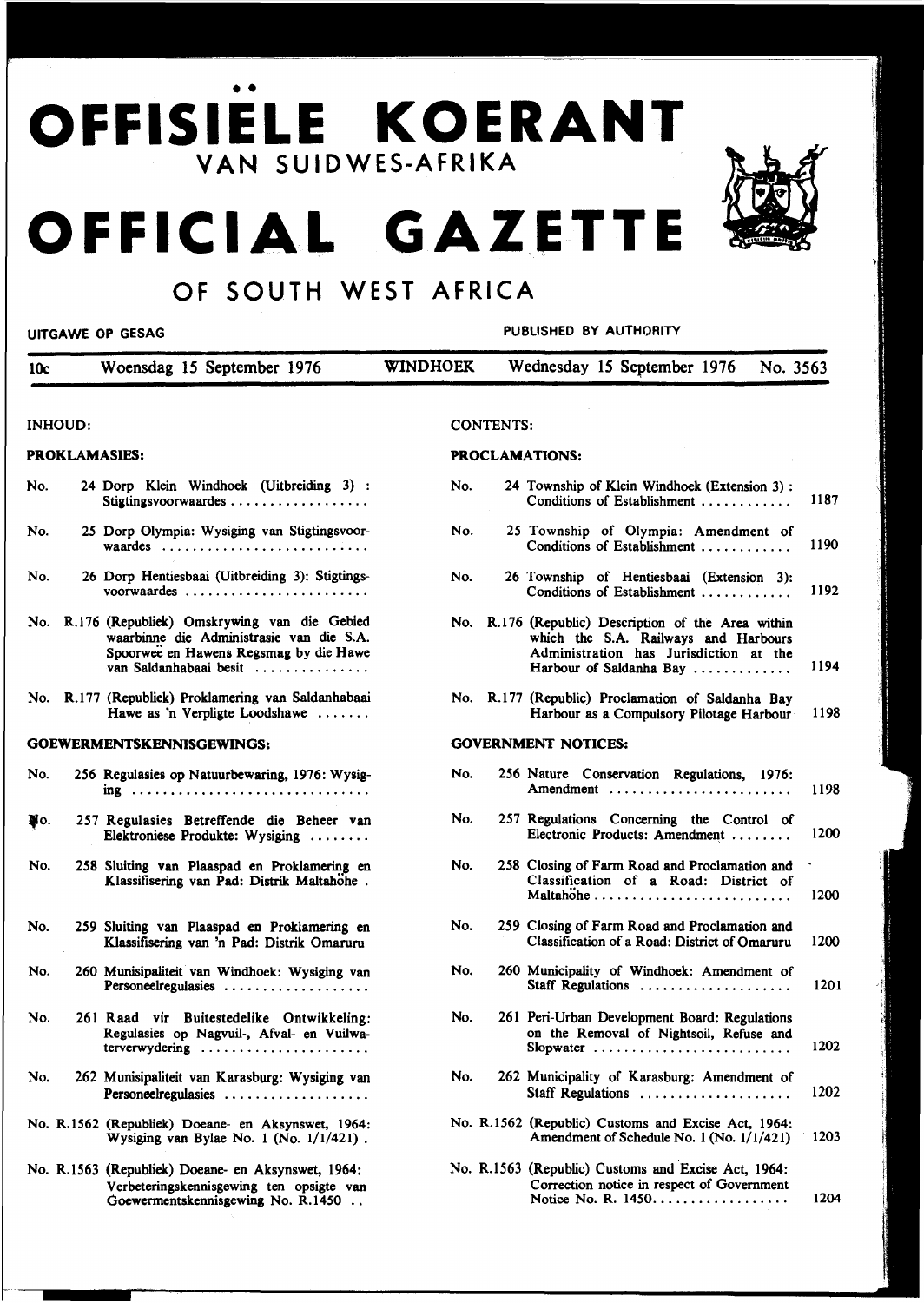### **PROKLAMASIE**

### VAN DIE STAATSPRESIDENT VAN DIE RE-PUBLIEK VAN SUID-AFRIKA

# No. R. 177 van ! 976\lfepubliek)l ---- ---------No;-R.l77 of ! 976 (Republic)}

### PROKLAMERING VAN SALDANHABAAI-HA WE AS 'N VERPLIGTE LOODSHAWE.

Kragtens die bevoegdhede my verleen by artikel 43 van die Konsolidasiewet op die Beheer en Bestuur van Spoorwee en Hawens, 1957 (Wet No. 70 van 1957), proklameer ek hierby die hawe van Saldanhabaai en die gebiede binne die ingang daarvan en die toegange daartoe, tot 'n verpligte loodshawe behalwe ten opsigte van sulke skepe as wat by wet of regulasie daarvan vrygeste1 is.

GEGEE ONDER MY HAND EN DIE SEEL VAN DIE REPUBLIEK VAN SUID-AFRIKA TE PRETORIA OP HIERDIE AGTIENDE DAG VAN AUGUSTUS EENDUISEND NEGEHONDERD SES-EN -SEWENTIG.

> N. DIEDERICHS, Staatspresident.

Op las van die Staatspresidentin-Rade, S. L. MULLER.

# **PROCLAMATION**

### BY THE STATE PRESIDENT OF THE REPUBLIC OF SOUTH AFRICA

### PROCLAMATION OF SALDANHA BAY HAR-BOUR AS A COMPULSORY PILOTAGE HAR-BOUR.

Under the powers vested in me by section 43 of the Railways and Harbours Control and Management (Consolidation) Act, 1957 (Act No. 70 of 1957), I hereby proclaim the harbour of Saldanha Bay and the areas within the entrance and the approaches thereto, as a compulsory pilotage harbour save and except in respect of such ships as may be exempted by statute or regulation.

GIVEN UNDER MY HAND AND THE SEAL OF THE REPUBLIC OF SOUTH AFRICA AT PRETORIA ON THIS EIGHTEENTH DAY OF AUGUST ONE THOUSAND NINE HUNDRED AND SEVENTY -SIX.

> N. DIEDERICHS, State President.

By order of the State Presidentin-Council, S. L. MULLER.

# **Goewermentskennisgewings**

Die volgende Goewermentskennisgewings word vir algemene inligting gepubliseer.

> H. P. F. GOUS. Sekretaris van Suidwes-Afrika.

Kantoor van die Administrateur, Windhoek.

No. 256) [15 September 1976

### WYSIGING VAN REGULASIES BETREFFENDE NATUURBEW ARING.

Die Uitvoerende Komitee bet kragtens en ingevolge die bepalings van artikel 84 van die Ordonnansie op Natuurbewaring, 1975 (Ordonnansie 4 van 1975) die regulasies afgekondig by Goewermentskennisgewing 240 van 1976 gewysig deur regulasie 4(1) en (2) van Hoofstuk 1 daarvan deur die volgende te vervang met ingang van 1 April 1977:

"4(1) Behoudens die bepalings van sub-regulasies (2), "4(1) Subject to the provisions of subregulations (2), (3), (4), (5), (4), (5), (4), (5), (6), and (7), the fees indicated hereunder (3), (4), (5) $\frac{1}{\lambda}$ (6) ex $\neq$ ) moet die gelde wat hieronder Amended by  $\cos N$  .  $\sin 177$ 

### **Government Notices**

The following Government Notices are published for general information.

> H. P. F. GOUS, *Secretary for South West Africa.*

Administrator's Office, Windhoek.

No. 256] [15 September 1976

### AMENDMENT OF REGULATIONS RELATING TO NATURE CONSERVATION.

The Executive Committee has under and by virtue of the provisions of section 84 of the Nature Conservation Ordinance, 1975 (Ordinance 4 of 1975) amended the regulations promulgated under Government Notice 240 of 1976 by substituting the following regulations for regulations  $4(1)$  and  $(2)$ , which are hereby repealed, with effect from 1 April 1977: